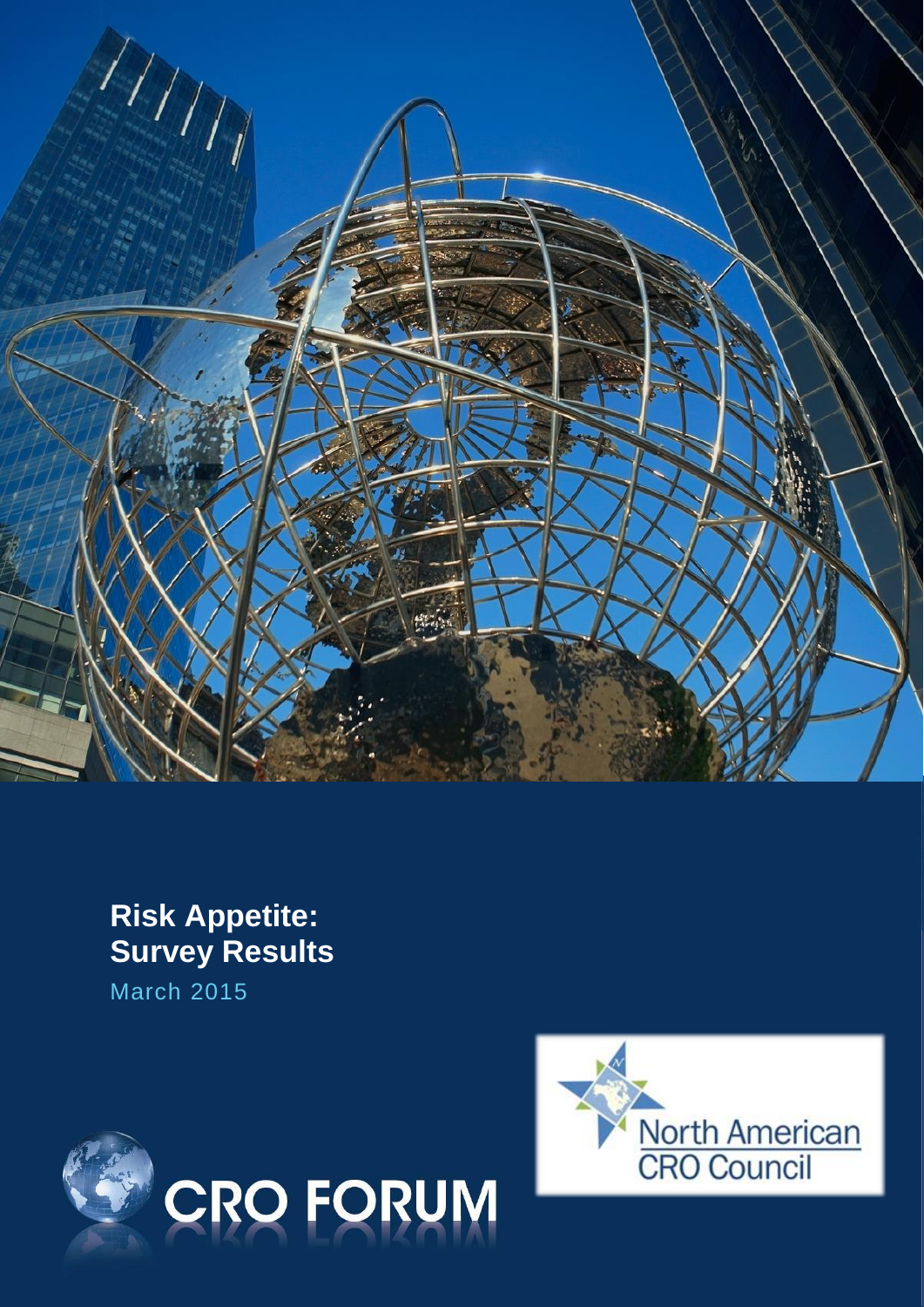



### **Table of contents**

| <b>Section 1: Introduction</b>    | 3  |
|-----------------------------------|----|
| <b>Section 2: Principles</b>      | 3  |
| <b>Section 3 : Scope</b>          | 4  |
| <b>Section 4: Cascading</b>       | 7  |
| <b>Section 5: Risk Tolerances</b> | 9  |
| <b>Section 6: Governance</b>      | 12 |
| <b>Section 7: Conclusion</b>      | 13 |

The CRO Council is a professional association of chief risk officers ("CROs") of leading insurers based in the United States, Bermuda, and Canada. Member CROs represent 30 of the largest life and property and casualty insurers in North America. The Council seeks to develop and promote leading practices in risk management throughout the insurance industry and provide thought leadership and direction on the advancement of risk-based solvency and liquidity assessments. The CRO Council shares its views through publications and papers that can be found on its website ([http://www.crocouncil.org](http://www.crocouncil.org/)).

The CRO Forum is an association that was formed in 2004 to provide insights on emerging and long-term risks, to advance risk management practices in the insurance industry and to seek alignment of regulatory requirements with best practice in risk management. The CRO Forum member companies are large multi-national insurance companies headquartered across the world with a concentration in Europe. The CRO Forum shares its views through publications and papers that can be found on its website (<http://www.thecroforum.org/>).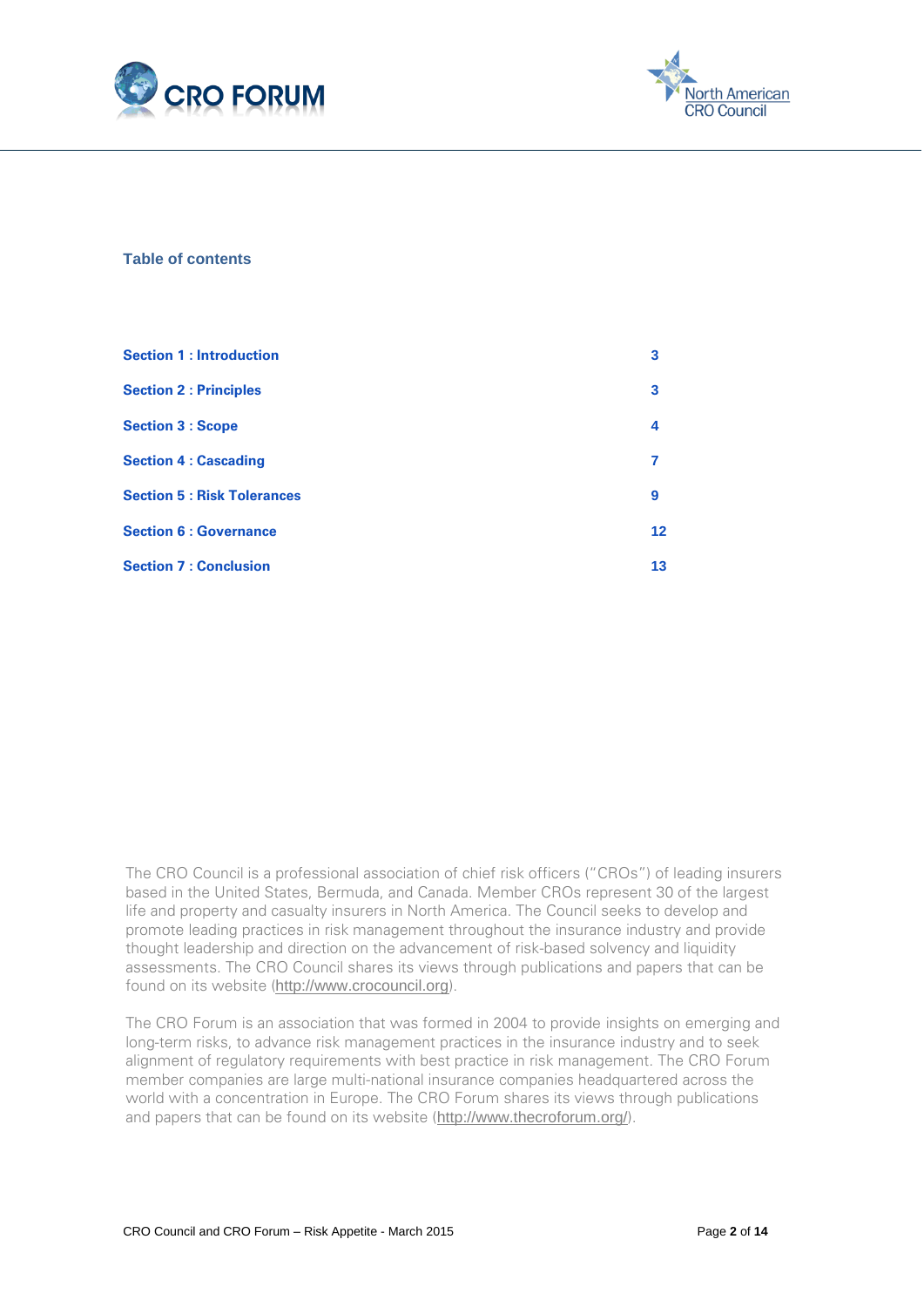



# <span id="page-2-0"></span>**Section 1: Introduction**

The topic of risk appetite has exploded in recent years, especially since the global financial crisis. Risk appetite frameworks ("RAF") and risk appetite statements ("RAS") continue to evolve, and companies are at different stages of implementation. In December 2013, the CRO Council ("Council") and the CRO Forum ("Forum") published the paper "Establishing and Embedding Risk Appetite: Practitioners' View", to present a variety of sound practices that organizations use to establish and embed effective risk appetite frameworks. Because risk appetite frameworks are not one-size-fits-all, different approaches were discussed, indicating that the size, complexity, and nature of business operations weigh into determining the best approach for an individual company.

To gain further insight into the diversity of their members' approaches to risk appetite, the Forum and the Council conducted a joint survey in 2014. The survey was intended to be broad, covering most key areas regarding RAFs. Questions were grouped into the following categories:

- Scope
- Cascading
- Risk Tolerances
- Governance.

Forty-eight members of the associations responded, representing circa 90% of total membership. Respondents have significant international business and approximately two-thirds have non-insurance business activities (banking, asset management, etc.).

The main purposes of this companion paper are to:

- Summarize survey results, which demonstrate variety and range of practices
- Highlight diversity of practices which are caused by factors such as regulatory environment, legal structure, size, risk profile, etc.
- Restate the principles from the published paper and tie results back to them.

The primary anticipated use of this paper is to enable companies to benchmark themselves against the diverse range of industry practices in order to improve their RAFs.

For data protection and confidentiality, individual responses remain anonymous. The underlying data is the property of the CRO Council and CRO Forum, has been and will be treated confidentially, and will not be shared except with the express authorization of the CRO Council and CRO Forum.

# <span id="page-2-1"></span>**Section 2: Principles**

The following principles, introduced in the original 2013 paper, are thought to serve as the basis for a sound risk appetite framework:

### **In establishing a risk appetite framework, companies should consider the following core principles:**

- Establishing a comprehensive risk appetite framework is a complex endeavor, and should be crafted via an iterative process, which requires diligence, patience, collaboration, and flexibility;
- The diverse interests of parties relevant in achieving company objectives should be considered;
- Managing within risk appetites should be realistically achievable;
- The risk appetite framework should identify and quantify risk preferences for material risks;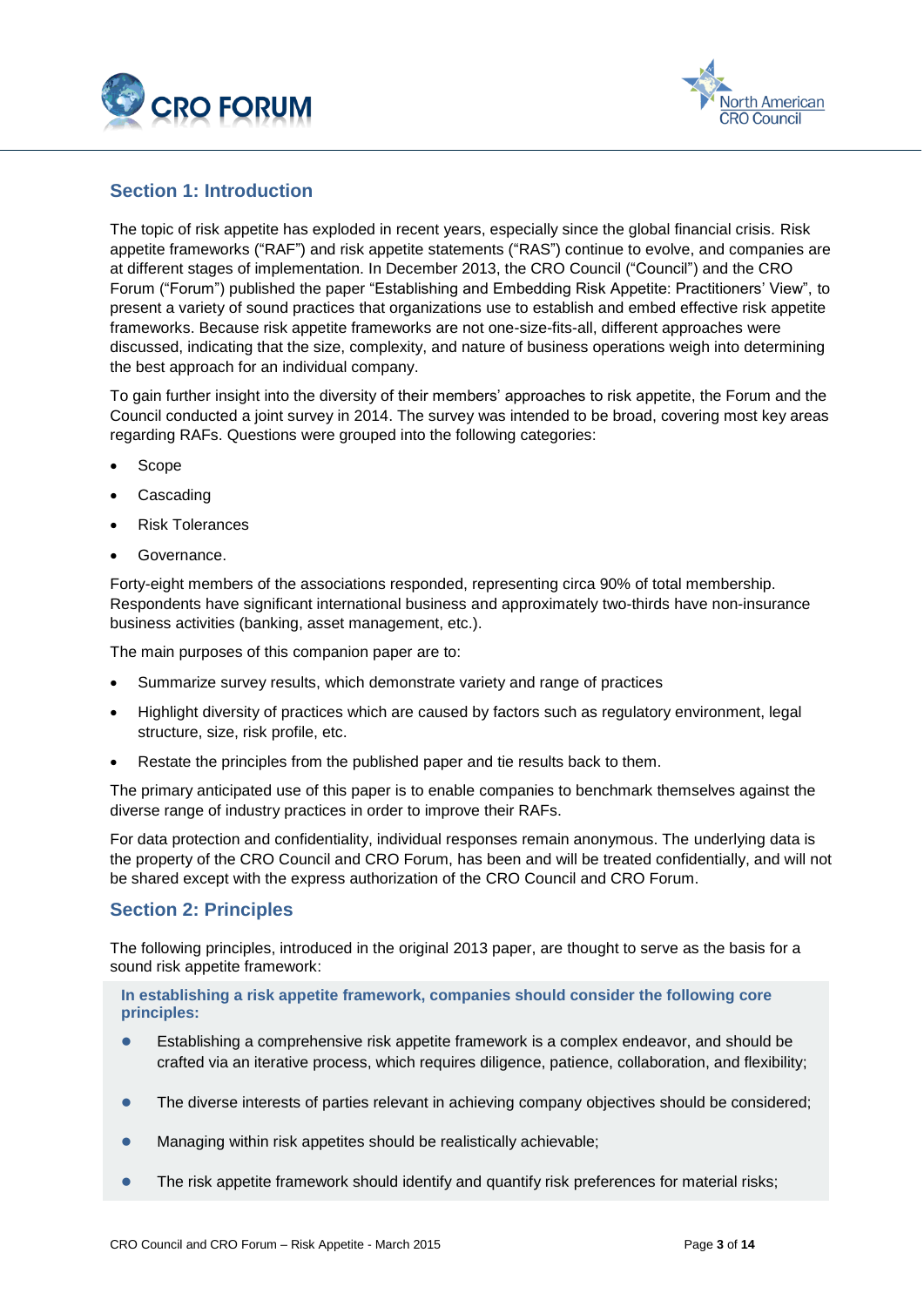



 Risk appetites should be reassessed after significant events and reviewed by the Board at least annually.

**When embedding risk appetite, companies should consider the following core principles:**

- The risk appetite framework should be cascaded to business segments to ensure decisions are consistent with enterprise objectives, tolerances and limits;
- Measurements should be used to provide evidence of risk appetite and strategy alignment at the enterprise and business segment levels;
- For risks that are inappropriate to quantify, qualitative boundaries should be developed and assessed.

The following sections address the relationship of these principles to the range of practices reflected in the survey results.

# <span id="page-3-0"></span>**Section 3: Scope**

Questions regarding Scope addressed main objectives and goals, stakeholders, components and drivers of the risk appetite statement, and focal areas and related methods.

#### *Main objectives and goals*

A majority of companies cite improving risk awareness and consideration in business and decision making as their main objective for having a risk appetite framework. Another key objective is usefulness in formalizing parameters for business strategy as well as overarching tolerance levels in a single policylike document. Although not ranked as high, respondents also believe having a risk appetite is important in order to comply with regulatory requirements.

Companies have a number of goals for setting risk appetite, as summarized in the following chart, and they fall into two broad categories: protection and performance optimization. A majority of companies consider protection to be their primary goal, but performance optimization is also important – as cited by many of the same companies that place protection as their top priority. These broad goals raise the essential need to balance between different stakeholder priorities. For customers and regulators, protection is the main concern; for shareholders, performance optimization is the priority.



#### *Goals for Risk Appetite Framework (In order of mention by Survey respondents)*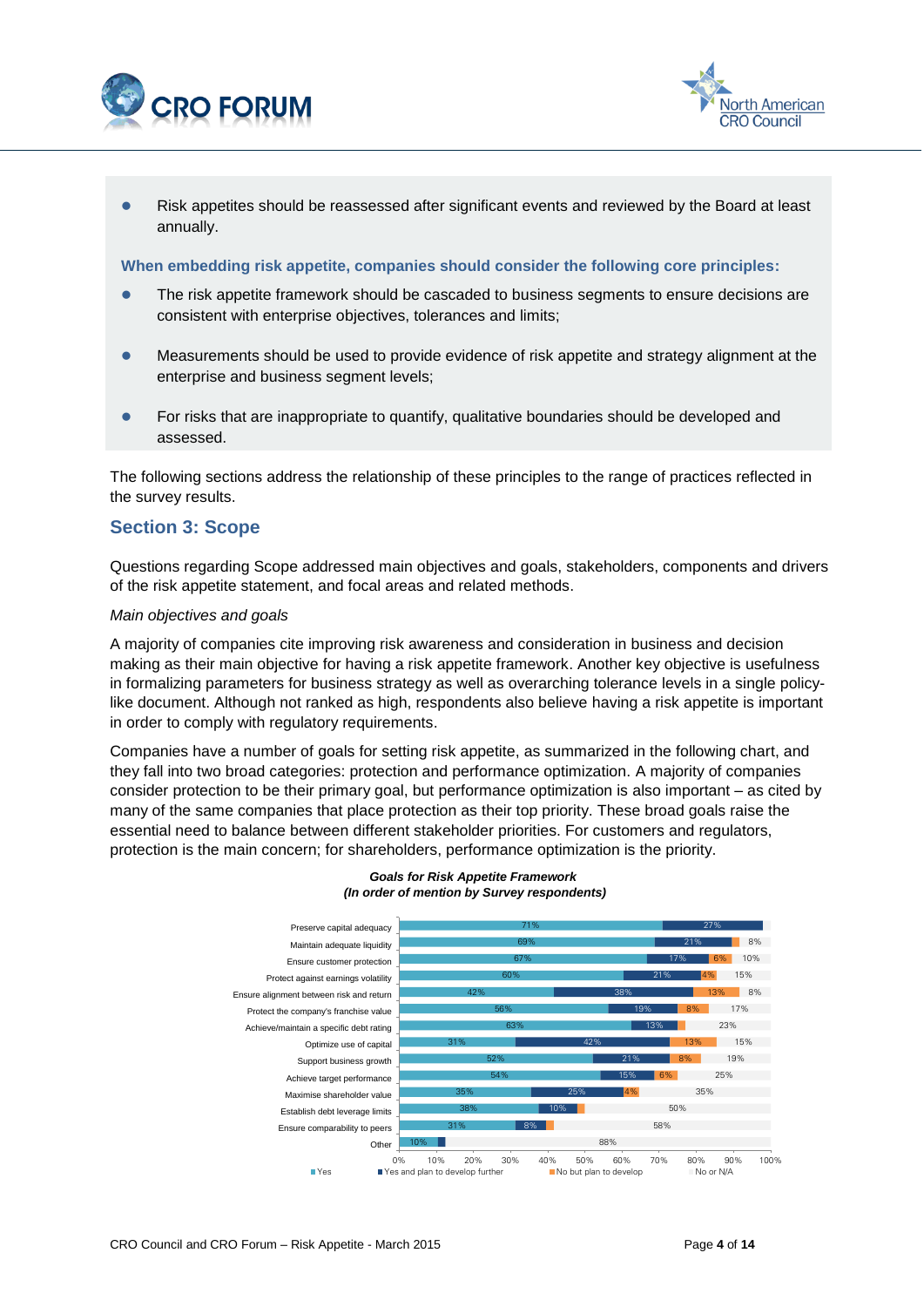



The highest ranked goals are preserving capital adequacy, maintaining adequate liquidity and ensuring customer protection. Capital adequacy is important to assure customer protection. Respondents plan to increase the goals of risk appetite, demonstrating that use of a risk appetite framework is an evolution for most companies. The goals with the most respondents planning to develop them further are a) ensuring alignment between risk and return and b) optimizing use of capital.

#### *Stakeholders*

Policyholders are the most explicitly considered stakeholders, followed by shareholders, regulators, rating agencies and Board members. Other stakeholders that are considered but not as explicitly are debtholders, employees, business partners, and the general public, listed in decreasing order of consideration.

To balance the needs of multiple stakeholders, most companies try to find overall consensus in the goals; however, a significant number prefer to prioritize certain stakeholders over others or manage multiple boundaries relevant to the multiple stakeholders.

#### *Components*

Companies were queried on components specifically addressed in risk appetite, and if they are included explicitly or as separate policies or guidelines. The components fall into three categories: risk concentration limits, targets and other.

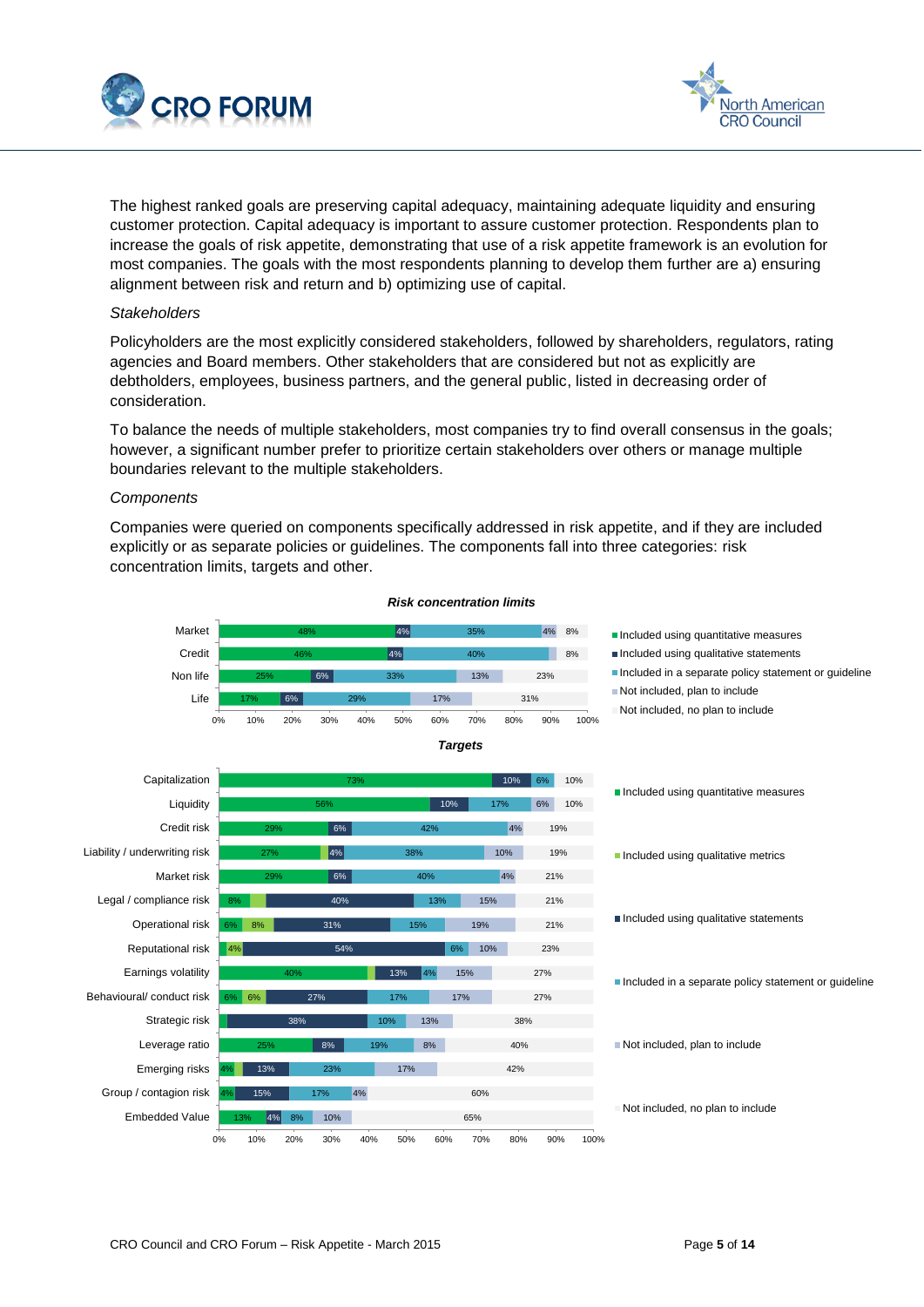



13% 23% 33% 23% 29% 4%  $4%$ 4% 4% 8% 8% 27% 8% 8% 17% 10% 17% 13% 35% 10% 8% 6% 15% 10%  $0.50/$ 56% 46% 33% 19% 17% 0% 10% 20% 30% 40% 50% 60% 70% 80% 90% 100% **Other** Thresholds for changes risk profile Profitability indicators Risk sensitivity limits Operational risk losses Formal underwriting limits **Included using quantitative measures** as **Included using quantitative measures** Included using qualitative metrics Included using qualitative statements Included in a separate policy statement or guideline Not included, plan to include Not included, no plan to include

*Other*

Unsurprisingly, the most commonly quantified components that appear in a RAS are capitalization and liquidity targets, although many respondents also include market and credit risk concentration metrics.

The components most expressed in qualitative statements are reputational, compliance, operational and strategic. Qualitative statements for strategic risk are almost exclusively provided by CRO Forum respondents.

Development of a risk appetite statement is an evolution. Changes to risk appetite statements after initial formalization are driven in large part by the need to enhance it, followed distantly by the following reasons: new business plan, material changes in the external environment, regulatory request, and mergers and acquisitions. Key reasons cited for enhancing the risk appetite statement are to improve its use and value, and to improve underlying modeling.

#### *Focal areas and related matters*

All companies responding to the survey have formalized risk appetite statements. A majority have had a formal risk appetite statement in place for 3-5 years. Having a risk appetite is a regulatory requirement for slightly over half of the respondents; the proportion is higher for CRO Forum members. When Solvency II is in place, having a risk appetite statement will be a regulatory requirement.

Respondents plan for a number of improvements to their risk appetite framework. The areas thought in need of the greatest improvement are operationalizing it into day-to-day decision making and cascading it down to business units and/or legal entities.



*Improvements needed in company's Risk Appetite Framework (RAF) (In order of mention by Survey respondents)*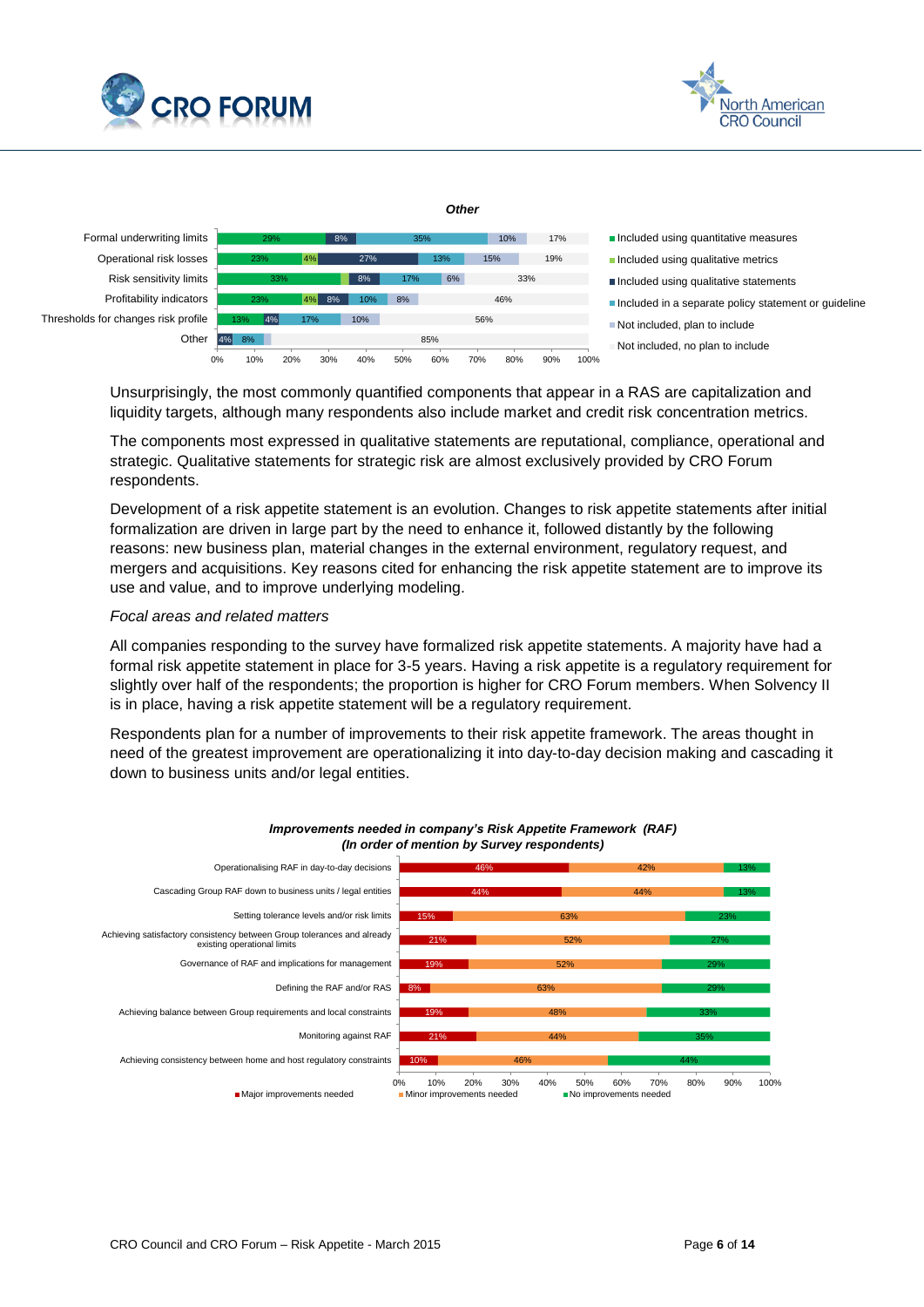



# <span id="page-6-0"></span>**Section 4: Cascading**

Questions regarding Cascading addressed approaches used to cascade, components cascaded, treatment of diversification, and the maturity spectrum of risk appetite frameworks.

#### *Approaches used to cascade*

An overwhelming majority of companies, regardless of size and nature, recognize the need for improvements in cascading, as discussed in the prior section, even though they apply risk appetite frameworks to different types of business within a group in the same way. Of interest, even companies with a decentralized governance model tend to apply the risk appetite framework to the entire group in the same way. Also of note is that cascading practices for companies with non-insurance activities are similar to those of companies predominantly with insurance activities.

Respondents were fairly evenly split regarding the influence materiality has on risk appetite allocations. A little more than half allocate risk appetite only to business units and entities designated as material, whereas a little fewer than half do not use materiality as a basis for allocation.

A variety of approaches are used to set risk tolerance levels. The most common approach appears to utilize an iterative dialogue in setting risk appetite between the group and business units or legal entities. For a good proportion of companies though, risk tolerances are independent at the business unit or legal entity level, but they check for consistency with the group-level risk appetite statement. For another sizeable number of respondents, risk appetite is determined by the group; then, either approvals at the local level occur or inconsistencies between group and local level are addressed.

A clear majority cascade group risk tolerances down and the most common approach is to split by risk type first, then by business unit or legal entity. Even so, a variety of approaches is noted, as summarized in the following chart. Some of the "other" responses are:

- Cascade by both business unit and legal entity
- Cascade by business unit/legal entity and risk type at the same time
- Cascaded to business unit or legal entity, depending on specific situation
- Risk tolerances are the same for all businesses.

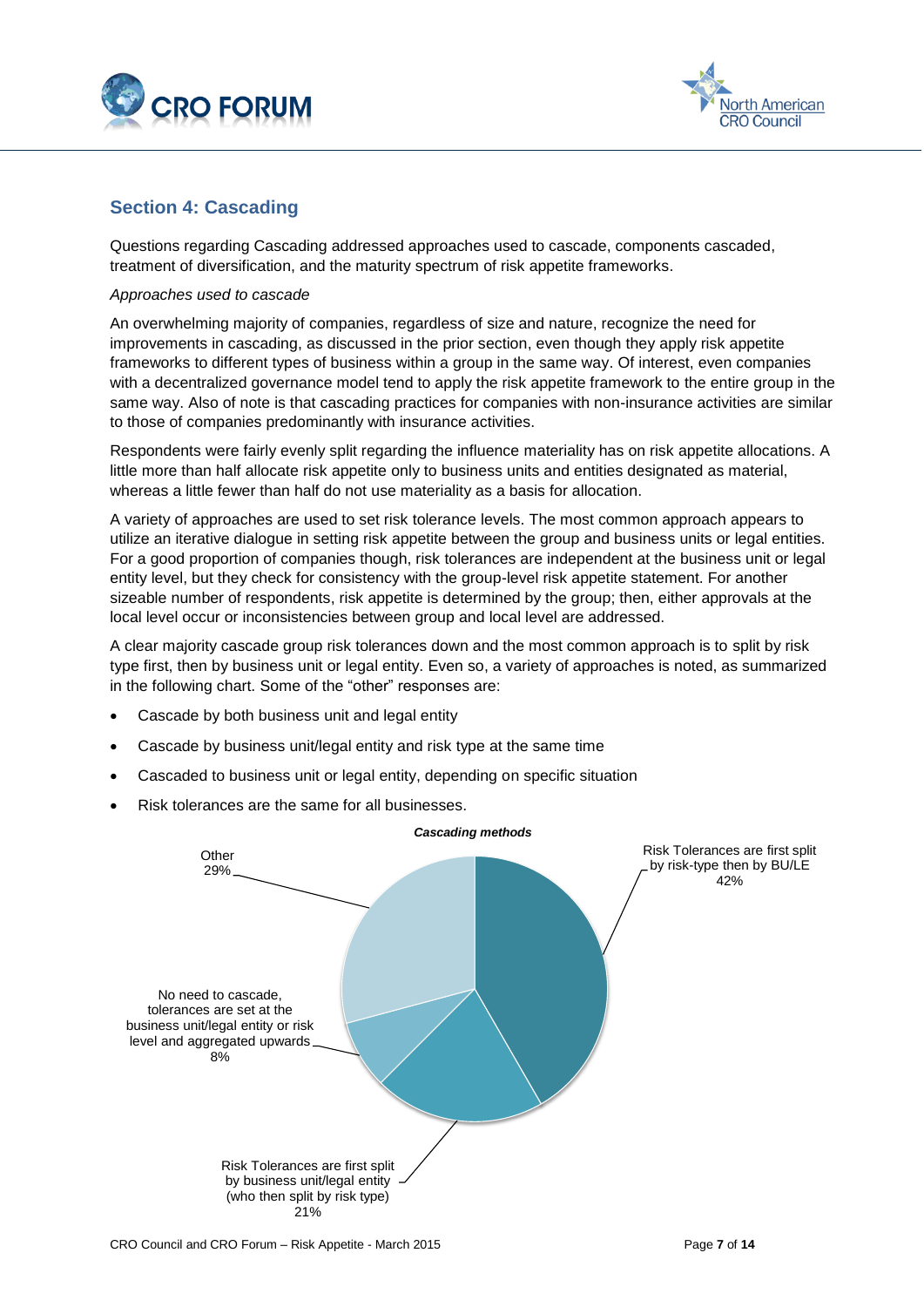



#### *Components cascaded*

Capital and liquidity are the main quantitative metrics cascaded, with earnings, underwriting limits, and profitability indicators not far behind. Quantitative metrics least cascaded are leverage and embedded value. The quantitative metrics most often cascaded to the product level are, unsurprisingly, profitability indicators and underwriting limits. For capital and earnings, companies are about evenly mixed in cascading them to the product or legal entity level. Liquidity is generally cascaded only to the legal entity level.

#### *Treatment of diversification*

Diversification benefits are kept at the group level for half of the respondents, and they are partially or fully allocated for the other half. If allocated, a significant variety of approaches are used. One approach is to use proportionality methods with the goal of improving the competitive position locally. A few allocate based on risk-adjusted profitability. Other ways to allocate diversification benefits are:

- Via strategic dialogue
- Based on both proportionality and performance targets
- Via provision of lower targets to business units, implicitly considering diversification
- Only for risk-based performance management and pricing decisions
- Depending on risk-adjusted profitability.

#### *The maturity spectrum of risk appetite frameworks*

When asked how satisfied companies are with the appropriateness of their risk appetite framework for both the group and lower levels, respondents provided a range of responses as demonstrated in the following chart. This represents the maturity spectrum for the use of risk appetite frameworks. Most suggest more work is necessary.

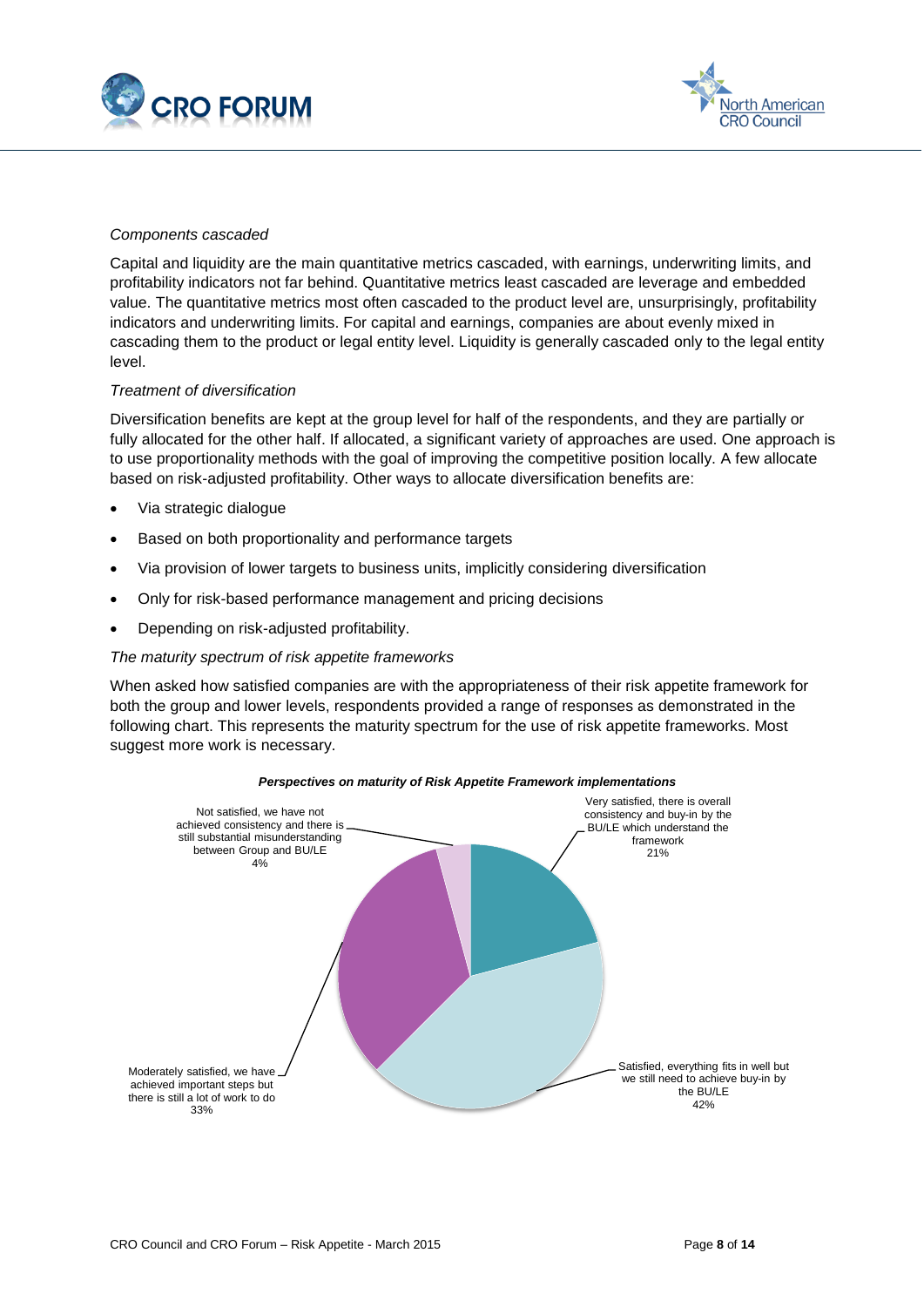



# <span id="page-8-0"></span>**Section 5: Risk Tolerances**

Questions regarding risk tolerances addressed key metrics used in their setting, and use of stress testing.

### *Key Metrics: Capital Adequacy*

Regulatory and economic capitalization levels are the most broadly used metrics for capitalization targets. As observed from the chart below, a number of other metrics are used although not as commonly. Capitalization targets are most frequently expressed as a specified target ratio or range. Other ways to express them, although not as common, are as a specified level of risk over a determined time horizon, and as an absolute surplus.



*Capitalization metrics in use; form of metric*

## *Key Metrics: Earnings-at-Risk*

IFRS or GAAP earnings are the most widely used metrics, with economic profit coming in second if including those companies who plan to utilize it. Other metrics cited are: risk adjusted return on capital (RAROC), cash generation, pricing profitability targets, after-tax catastrophes, and after-tax net investment income. Earnings-at-risk targets are most commonly expressed as a specified target ratio or range and as a specified level of risk over a determined time horizon.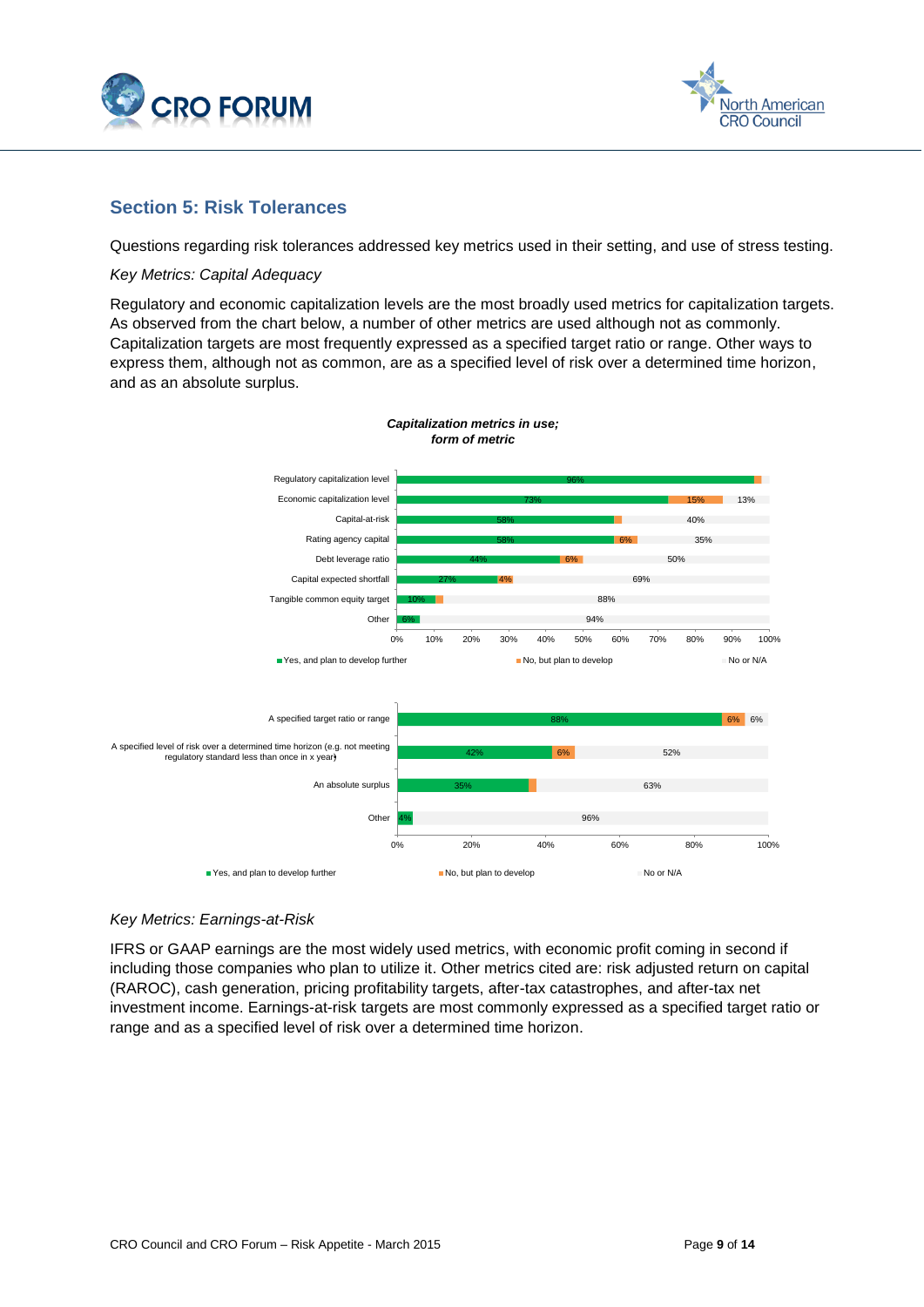



#### *Earnings-at-risk metrics; form of metric*



As noted in the following chart, a significant mix of valuation or measurement frameworks are used, as well as a mix of solutions for dealing with conflict between them. For CRO Council respondents, statutory accounting principles more often govern in the case of conflict. A fair number of companies use a mix of frameworks and opt to prioritize needs of certain stakeholders over others in the case of conflict.

#### *Prioritizing earnings-at-risk metrics*

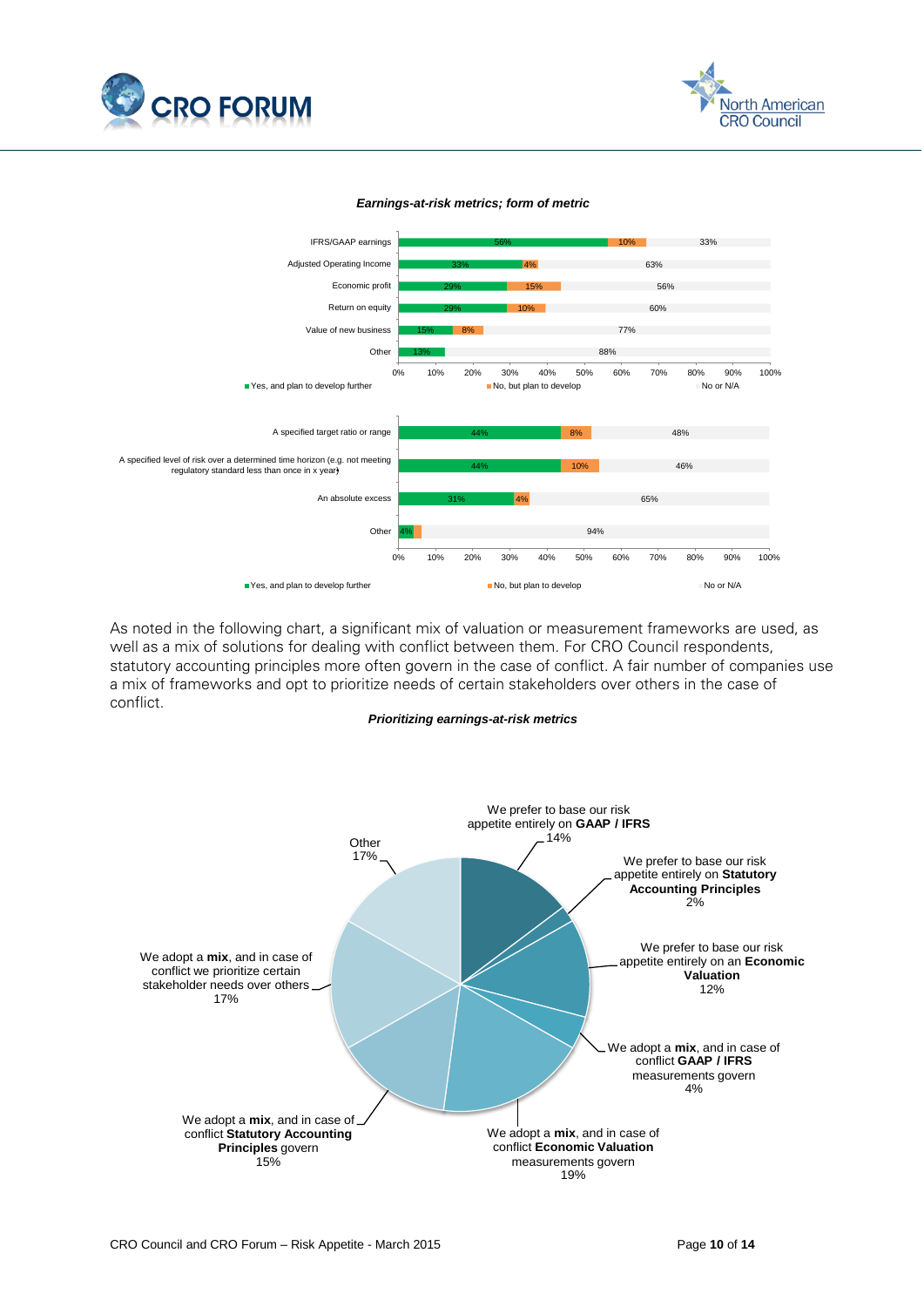



## *Key Metrics: Liquidity*

Liquidity terms or survival horizons in stressed conditions and short-term liquidity ratios are the most common way of expressing risk tolerance for liquidity, as noted in the following chart.



### *Key metrics: Franchise value*

For assessing franchise value, customer satisfaction and rating agency indicators are the most common metrics used. The time horizon considered is varied, ranging from a point-in-time assessment to multiple years (up to 5), with the most common time horizon being a point-in-time.



#### *Use of stress testing*

Stress testing is widely used (by nearly 80% of the respondents) in setting risk tolerances, including single factor 1 year stress tests, multiple risk factor stress tests, and scenario analysis that include both financial and operational risk events (e.g. pandemic events). Many companies plan to increasingly use reverse stress testing.

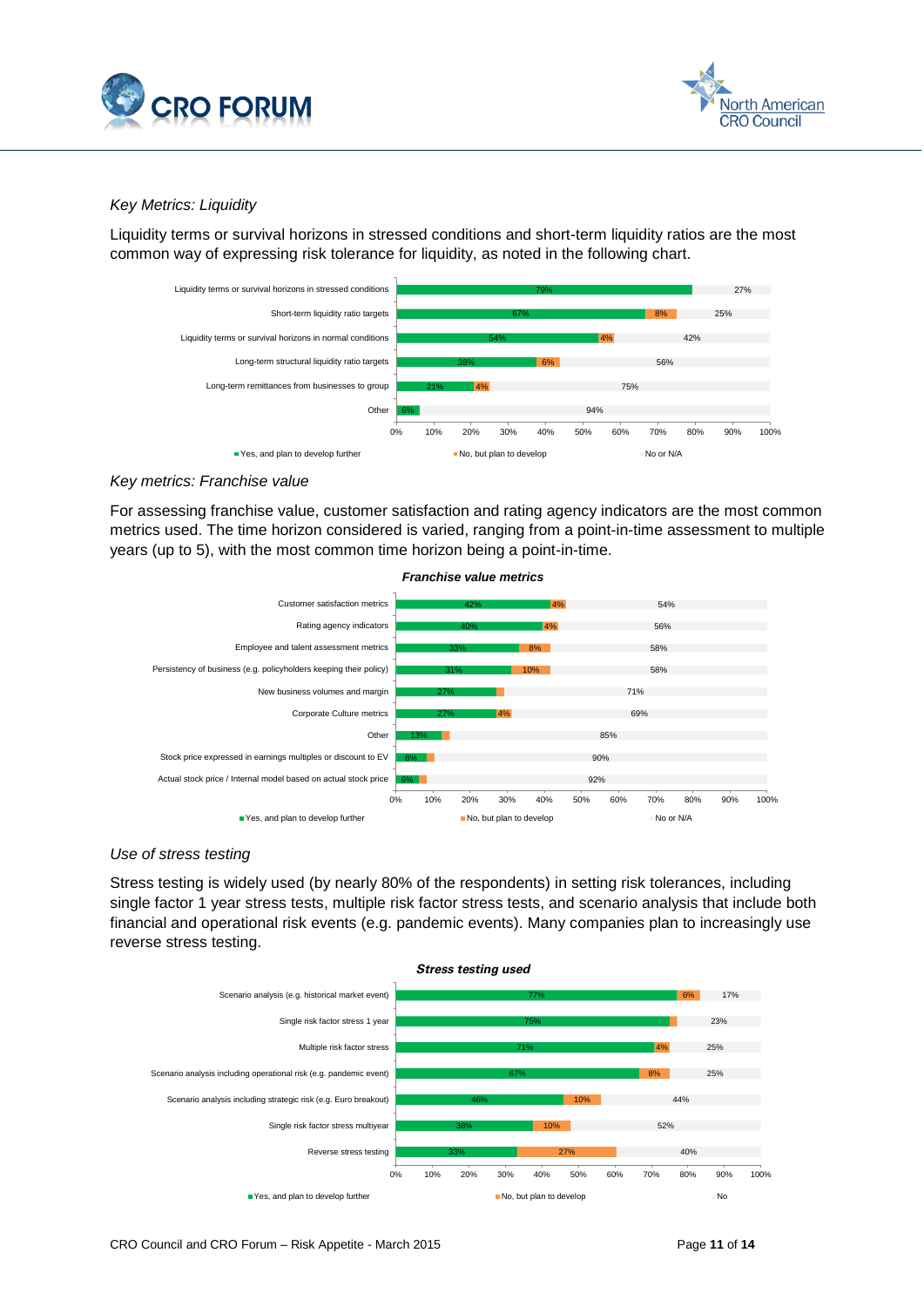



The greatest use of stress testing is to confirm the appropriateness of risk tolerances. Some companies use stress testing to define additional thresholds at which the risk profile is thought to be under stress and/or to define additional thresholds acceptable in a time of stress.

# <span id="page-11-0"></span>**Section 6: Governance**

Questions regarding Governance addressed key governance aspects, monitoring and frequency of reporting, breach of risk limits, and roles and responsibilities. The overarching finding is that further development of governance is necessary, which is indicative of the maturity spectrum of risk appetite frameworks.

The survey indicates that over half apply a "strategic controller" type governance model, whereby decision making authority is largely delegated but specific areas of control are retained at the group level - as opposed to centralized (decision making authority at group/holding company level) or decentralized/federated (decision making authority at the business unit/legal entity level) governance models.

#### *Key governance aspects*

Many respondents indicate that risk appetite is embedded into risk culture and that risk management is consistently managed across their organization. RAFs are thought to provide common frameworks for organizations to measure consistently across their organization.

For many companies, risk appetite is well understood and articulated by senior management and managed with clearly defined roles and responsibilities. For most companies, open relationships exist between the board, CEO, CRO, CFO, business lines and internal audit, allowing for candid discussion of risk appetite. Risk appetite assessment is included in their Board's strategic discussions, and they hold senior management accountable for the integrity of the risk appetite framework. More than half have documented the alignment of major projects and decisions with their risk appetite statement; nevertheless, a handful of companies do not intend to do so. Even so, for all of the above, a significant number also believe these governance aspects need to be developed further.

Companies are varied in their response to whether their risk appetite framework has been or is assessed by an independent third party, such as an external auditor. About one-half have done so, another onequarter plan to do so and another one-quarter do not believe this needs to be done. Many, but not all, companies discuss risk appetite with regulators. All believe they eventually should.

## *Monitoring and reporting*

A majority (60%) indicate that they monitor and report on risk appetite quarterly. Other companies report monthly, bi-annually or at a frequency that varies by risk. In addition to reporting retrospectively on actual experience, many companies use projections (under both normal and stressed conditions), demonstrating the importance of forward looking expectations for risk appetite monitoring to help with business decisions. For those companies which use projections, a range of time horizons are considered, including months, years and multiple time periods. When completing projections, a near-equal amount of companies either redefine all parameters to perform them or redefine parameters for only the significant risk factors.

The following chart reflects the frequency of stress testing for monitoring risk appetite. Stress testing is significantly used. For some, it is integral to calculating the risk profile or is used every time risk is monitored. For many companies, it is used periodically or on an ad hoc basis.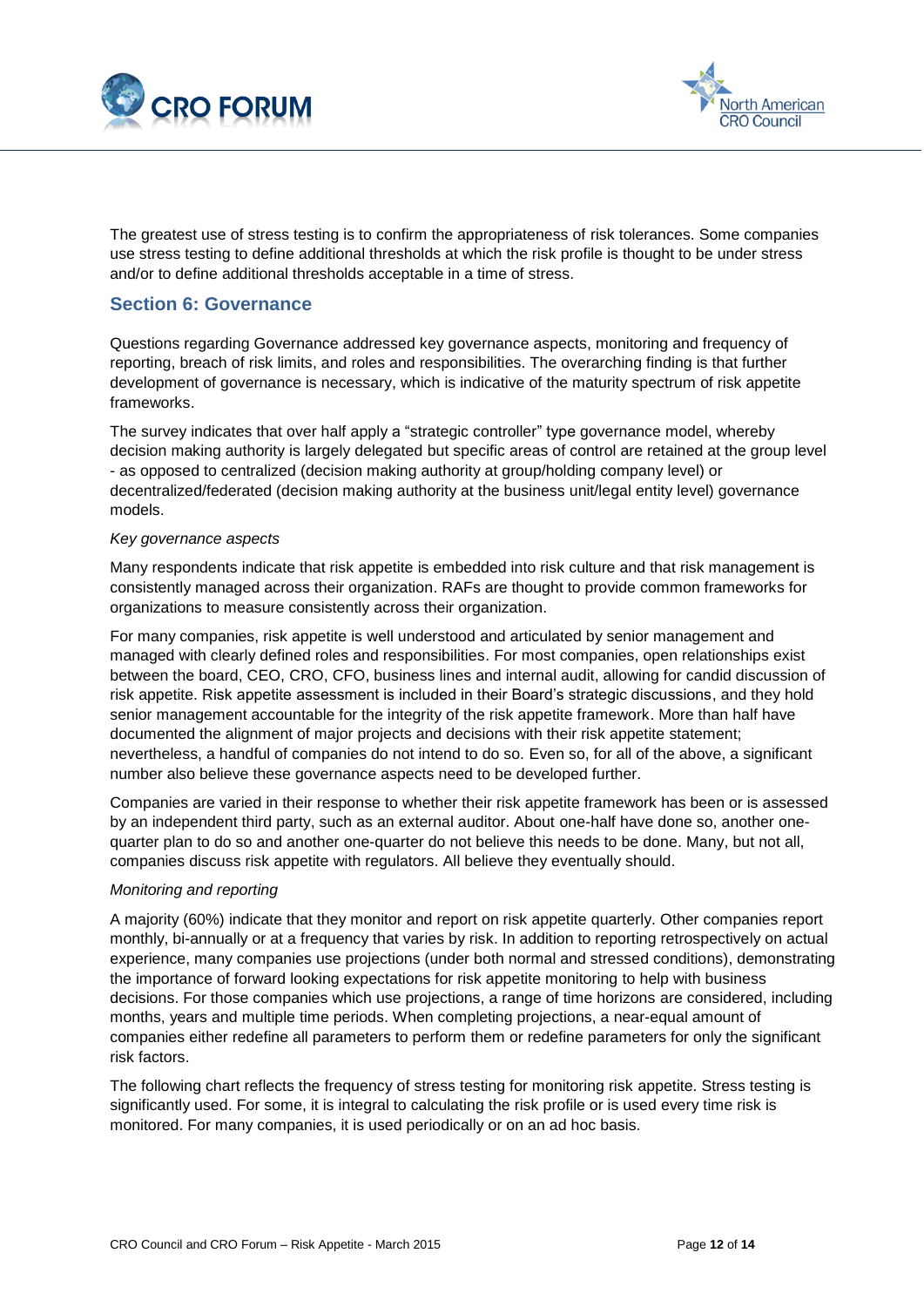



#### *Use of stress testing to monitor risk appetite*



#### *Breach of risk limits*

Most respondents believe risk tolerances can be breached for a certain period of time provided a cure period is defined during which the risk profile must return to within stated risk tolerances, or some variation of this (multiple thresholds with one serving as early warning, anticipation of a breach before it occurs, increased dialogue upon breach to determine course of action). Approximately one-third believe risk tolerances should not be breached and that immediate action must be taken to return to within stated risk tolerances.

Almost half of the respondents believe risk limits should not be breached and that local management should set early warning triggers ("soft" limits). Even so, a large number of respondents (42%) believe risk limits are set to promote discussion if they are breached.

#### *Roles and responsibilities*

A strong majority believe the CRO is responsible for monitoring adherence to the highest levels of risk tolerances. The responsibility for actual adherence is thought to be split amongst the CRO, CEO, business line or segment heads, and the CFO. The highest level of the organization that material violations are required to be reported to is the full Board or Board-level sub-committee.

## <span id="page-12-0"></span>**Section 7: Conclusion**

As noted from the results of the survey, a variety of approaches to establish and embed risk appetite frameworks are used and a range of practices followed. RAFs risk appetite statements continue to evolve, and companies are at different stages of implementation and along various points of a maturity spectrum. Risk appetite frameworks vary according to size, complexity, and nature of business operations. The survey results highlight the diversity of practices caused by factors such as regulatory environment, legal structure, risk profile, and so forth.